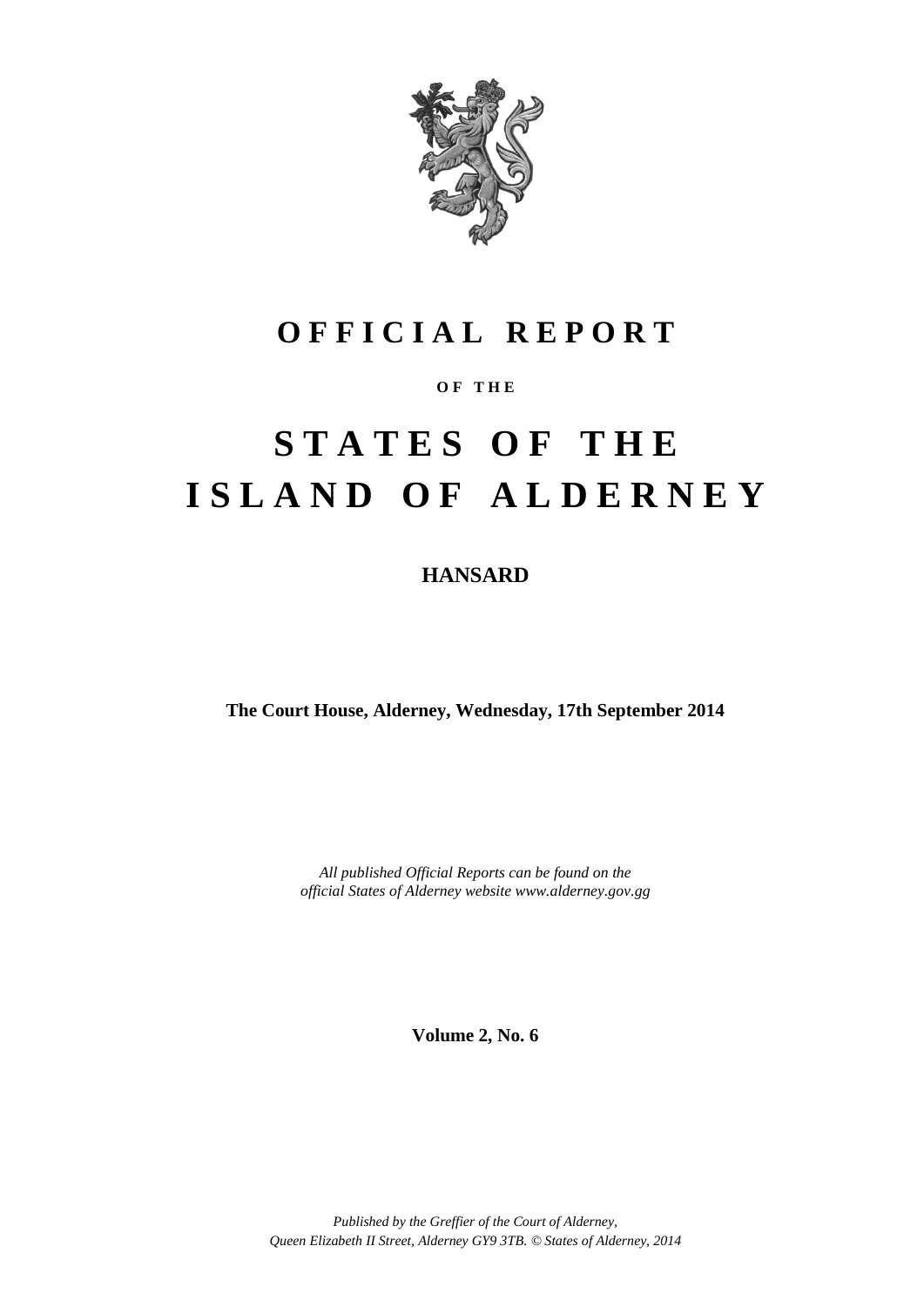#### **Present:**

#### **Mr Stuart Trought, President**

**Members** Mr Raymond Berry Mr Matthew Birmingham Mr Neil Harvey Mr Louis Jean Mr Robert McDowall Mrs Norma Paris Mr Steve Roberts Mr Chris Rowley Mr Francis Simonet

#### **Representative of the Lieutenant Governor:**

Colonel Colin Mason

#### **The Greffier of the Court** Mrs Sarah Kelly

### **Business transacted**

| II. The Financial Services Ombudsman (Bailiwick of Guernsey) Law, 2014 – Approved                                                                                                                                                                                                         |
|-------------------------------------------------------------------------------------------------------------------------------------------------------------------------------------------------------------------------------------------------------------------------------------------|
|                                                                                                                                                                                                                                                                                           |
|                                                                                                                                                                                                                                                                                           |
|                                                                                                                                                                                                                                                                                           |
| I. The Separation, Maintenance and Affiliation Proceedings (Alderney) (Amendment) Law, 2014 –                                                                                                                                                                                             |
| II. The Russian Federation (Restrictive Measures) (Alderney) Ordinance, 2014 - Approved 101                                                                                                                                                                                               |
| IIIA. The Crimea and Sevastopol (Restrictive Measure) (Alderney) Ordinance, 2014 - Approved  103                                                                                                                                                                                          |
| IIIB. The Sudan (Restrictive Measures) (Alderney) Ordinance, 2014; The South Sudan (Restrictive<br>Measures) (Alderney) Ordinance, 2014; and Repeal of The Sudan (Provision of Technical                                                                                                  |
| IV. The Afghanistan (Restrictive Measures) (Alderney) (Amendment) Ordinance, 2014 –                                                                                                                                                                                                       |
| V. The Ukraine (Restrictive Measures) (Alderney) (Amendment) Ordinance, 2014; The Territorial<br>Integrity etc. of Ukraine (Restrictive Measures) (Alderney) (Amendment) Ordinance, 2014; The<br>Central African Republic (Restrictive Measures) (Alderney) (Amendment) Ordinance, 2014 - |
|                                                                                                                                                                                                                                                                                           |
|                                                                                                                                                                                                                                                                                           |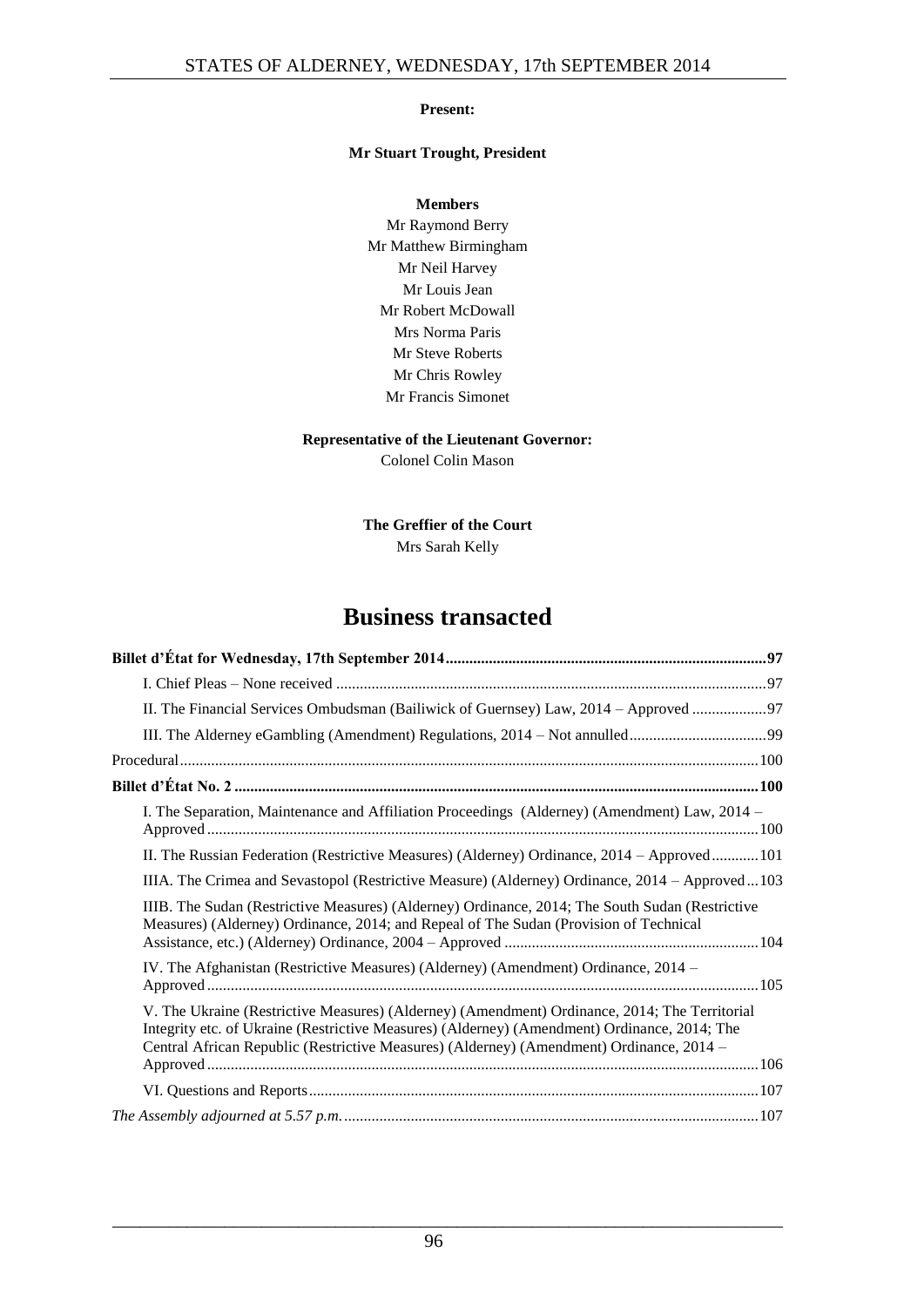### States of Alderney

*The States met at 5.30 p.m. in the presence of Colonel Colin Mason, a representative of His Excellency Air Marshal Peter Walker, C.B., C.B.E. Lieutenant-Governor and Commander-in-Chief of the Bailiwick of Guernsey*

[THE PRESIDENT *in the Chair*]

**PRAYERS** *The Greffier*

**ROLL CALL** *The Greffier*

## <span id="page-2-0"></span>Billet d'État for Wednesday, 17th September 2014

#### **I. Chief Pleas – None received**

<span id="page-2-1"></span>*Item I*

*Persons whose names are included on the Register of Voters and who have given due notice will address the States on matters of public interest.*

**The President:** Madam Greffier, if you would move on to Item I, please.

**The Greffier:** Sir, Item I is Chief Pleas and I have not received any Chief Pleas within the required 5 time.

**The President:** Thank you very much. Mr Simonet as Convener, would you like to give us a report on the People's Meeting, please?

#### 10 **Mr Simonet:** Yes, sir.

The People's Meeting was attended by the President, six States' Members, including the Convener, Minute Secretary, approximately 50 members of the public and three press. There were no questions on the Item of Chief Pleas.

15 **The President:** Thank you very much.

#### **II. The Financial Services Ombudsman (Bailiwick of Guernsey) Law, 2014 – Approved**

<span id="page-2-2"></span>*Item II The States is asked: to approve 'The Financial Services Ombudsman (Bailiwick of Guernsey) Law, 2014'.*

**The President:** We move on to Item II, please.

**The Greffier:** Sir, Item II is The Financial Services Ombudsman (Bailiwick of Guernsey) Law, 2014. The States is asked to approve that Law.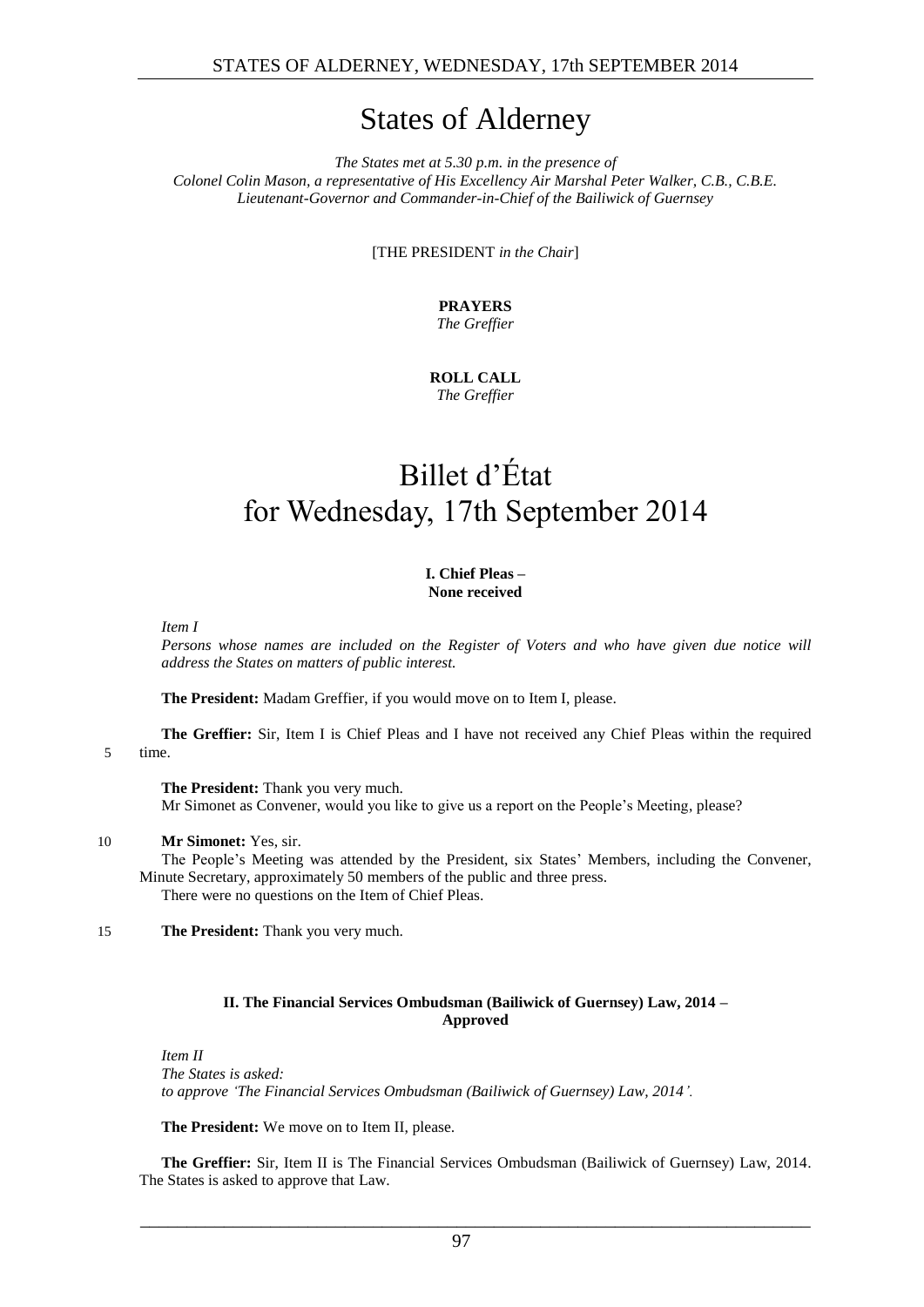20 **The President:** Thank you.

Mr Simonet as Convener, please.

**Mr Simonet:** Yes, sir. There were no questions on that Item.

25 **The President:** Thank you very much indeed. Mr McDowall, I believe you wish to propose this.

**Mr McDowall:** Yes indeed. Thank you, Mr President, ladies and gentlemen.

Thank you, Mr Simonet, for allowing me to present this. I am very much in favour of this. A financial 30 ombudsman is an absolutely pivotal part of any financial regulatory regime and I think it has been quite a long time in coming, frankly.

I think the second point is it gives more accountability, both to the regulator and to the financial institutions – and if I may say so, I do not think there is enough public accountability of the financial regulator in Guernsey, which is a bad thing.

- 35 More importantly most importantly I would like to see this as almost the seed of more consolidation or federation of financial regulation across the Crown Dependencies. The Crown Dependencies are small. They do rely substantially on financial institutions. But regulation is getting more complex. We are not going to see the end of it, I am afraid it is the politicians' panacea for addressing financial issues, although I am not sure that is right, but that is a discussion for another time. It is getting more complex and it requires
- 40 a huge range of resources and scale up, and I candidly do not think the individual Crown Dependencies in Jersey, Guernsey and the Isle of Man can actually continue to support a financial regulator individually, because ultimately the cost goes back to the investor, not just the international investor, the local investor – so you pay more for insurance and so on.
- So I really do hope that this is the start of a more federal or consolidated approach to financial 45 regulation across the Crown Dependencies.

Thank you, Mr President.

#### **The President:** Thank you, Mr McDowall.

Mr Simonet, I believe you wish to second this.

50

**Mr Simonet:** Yes, I do sir.

I am pleased to endorse and support the comments of Mr McDowall. This has been long awaited and it is a delight to see it being put in place.

55 **The President:** Thank you very much, Mr Simonet. Does any other Member wish to comment on this Item…? Mr Roberts.

#### **Mr Roberts:** Yes, Mr President.

- The only reservation that I do have is the fees that may be charged. I hope it will not be out of some 60 people's reach. It is the only one thing I am concerned about. I will be supporting it, but it is just I was concerned about the fees that are charged. I do not believe any fees are charged at the moment. Here there will be fees, so it is the one thing that concerns me, but I will be supporting it.
	- **The President:** Thank you very much, Mr Roberts.

65 Does anybody else wish to comment on this? Mr Harvey.

#### **Mr Harvey:** Thank you, Mr President.

I think just to clarify, my understanding is, and I have seen the legislation that is proposed for Guernsey, that fees will not be charged to the complainants in the normal course of events.

70

#### **The President:** Thank you, Mr Harvey.

Does any other Member wish to comment on this Item…? No. Mr McDowall, do you wish to sum up?

#### 75 **Mr McDowall:** Yes, thank you very much, Mr President.

I really just reiterate what I have said already: this is a good piece of legislation. It is a long time in the coming and a financial ombudsman has been very effective in the UK, particularly over a lot of the claims on PPI. So I think it is a good body to have and let's hope it works effectively and transparently.

80 **The President:** Thank you, Mr McDowall.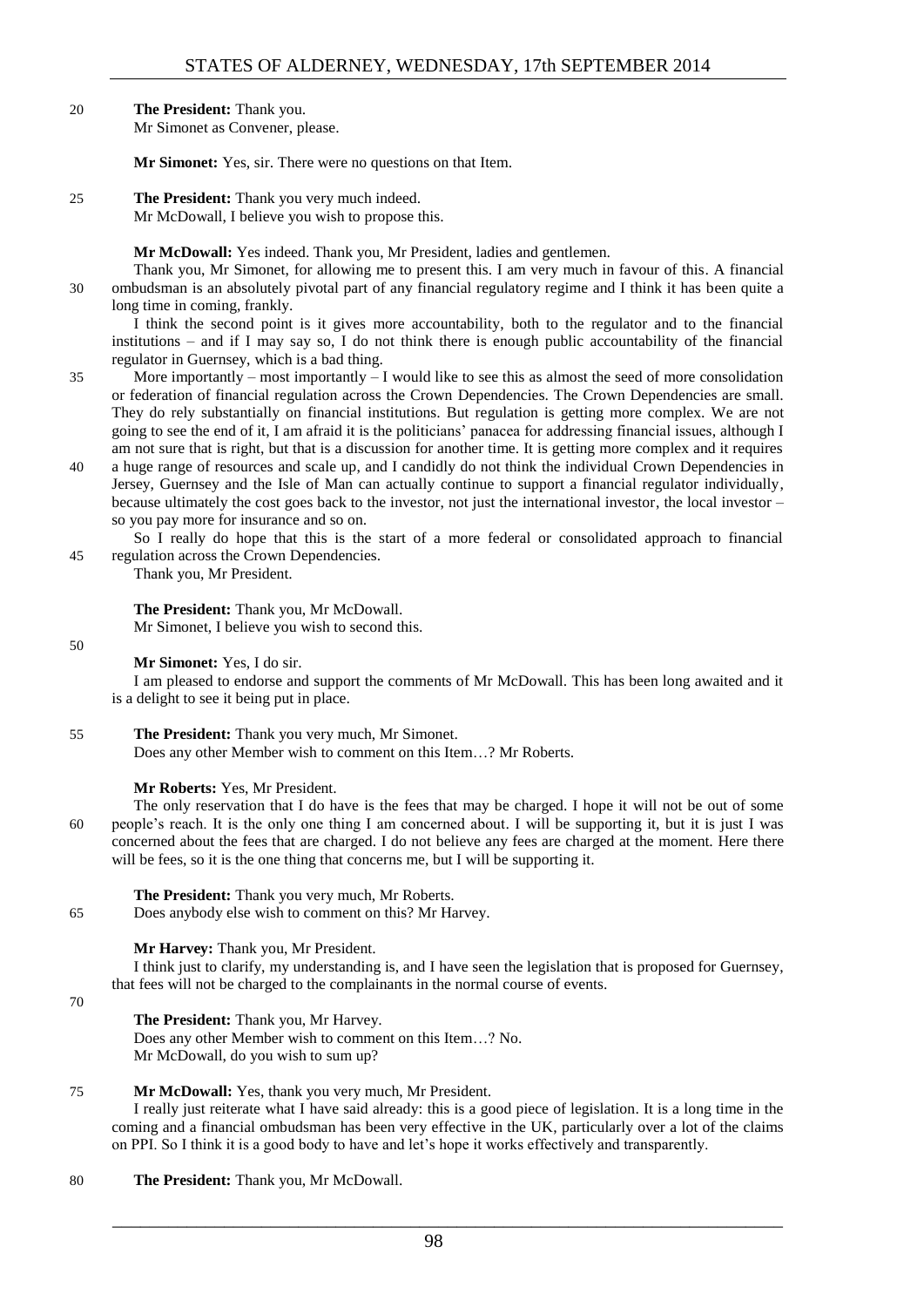#### Madam Greffier, would you call the vote please.

#### **The Greffier:** Sir.

*A vote was taken and the results were as follows:*

85

| <b>FOR</b>    | <b>AGAINST</b> | <b>ABSTAINED</b> |
|---------------|----------------|------------------|
| Mr Birmingham | None           | None             |
| Mr Berry      |                |                  |
| Mr Jean       |                |                  |
| Mr Harvey     |                |                  |
| Mr Simonet    |                |                  |
| Mr McDowall   |                |                  |
| Mr Rowley     |                |                  |
| Mr Roberts    |                |                  |
| Mrs Paris     |                |                  |
|               |                |                  |

**The Greffier:** Carried, sir.

**The President:** Thank you very much, Madam Greffier.

#### **III. The Alderney eGambling (Amendment) Regulations, 2014 – Not annulled**

<span id="page-4-0"></span>*Item III. The States is asked: to resolve that 'The Alderney eGambling (Amendment) Regulations, 2014' not be annulled.* 

90 **The President:** We move on to Item III, please.

**The Greffier:** Sir, Item III is the Alderney eGambling (Amendment) Regulations, 2014. The States is asked not to annul those Regulations.

95 **The President:** Mr Simonet, as Convener.

**Mr Simonet:** There were no comments on this Item, sir.

**The President:** Thank you very much indeed.

100 Mr Harvey, I believe you wish to propose this.

#### **Mr Harvey:** Thank you, Mr President.

Yes, this is a very small technical adjustment. It hinges around the definition of 'money laundering and terrorist financing', the wording of which has been changed under advice of the Law Officers as part of our 105 preparations for the forthcoming money Moneyval inspection. The Moneyval inspection will be effectively the European Union running its rule over the regulations and operational procedures in Guernsey, so we have to hope that comes out well.

But this is merely a very minor change in the wording, and I recommend it to you.

110 **The President:** Thank you very much, Mr Harvey. Mr Simonet, I believe you wish to second this.

> **Mr Simonet:** Yes I do, sir. I have nothing further to add.

115

**The President:** Thank you, Mr Simonet. Does any Member wish to comment on Item III, Alderney eGambling…? No comments. Mr Harvey, do you wish to say anything else?

120 **Mr Harvey:** Nothing further to say, Mr President.

**The President:** Thank you, Mr Harvey.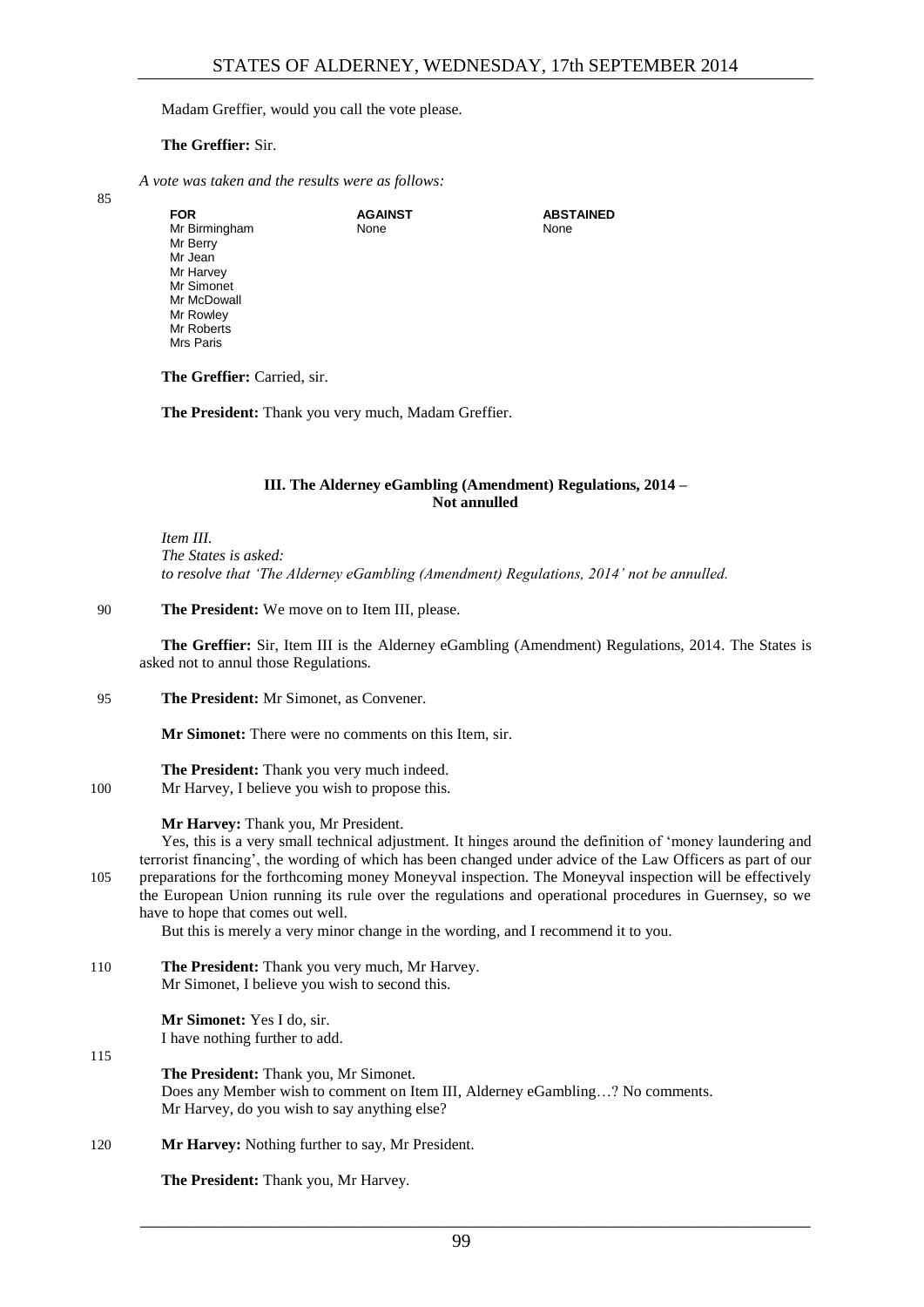Madam Greffier, if you will take that as carried please.

125 **The Greffier:** Yes, sir.

#### **Procedural**

<span id="page-5-0"></span>**The President:** Just so that everybody knows what is going on – we will be moving Questions and Reports to the end of Billet No. 2, because this month we have two Billets.

<span id="page-5-1"></span>That completes Billet No. 1. We now move on to Billet No. 2. Madam Greffier if you could move to Item I, please.

## Billet d'État No. 2

#### **I. The Separation, Maintenance and Affiliation Proceedings (Alderney) (Amendment) Law, 2014 – Approved**

<span id="page-5-2"></span>*Item I.*

*The States is asked:* 

*(a) to resolve and rescind its Resolution of 19th March 2014 approving the Projet de Loi 'The Separation, Maintenance and Affiliation Proceedings (Alderney) (Amendment) Law, 2014' and requesting the President to seek Royal Sanction; and* 

*(b) to approve the accompanying Projet de Loi under the same title and to request the President to seek the Sanction of Her Most Excellent Majesty in Council for it to have force of law in the Island of Alderney.* 

130 **The Greffier:** Sir, it is the Separation, Maintenance and Affiliation Proceedings (Alderney) (Amendment) Law, 2014.

The States is asked to resolve and rescind its resolution of 19th March 2014 and to approve the accompanying Projet under the same title; and to request the President to seek the Sanction of Her Most Excellent Majesty in Council for it to have force of law in the Island of Alderney.

135

#### **The President:** Thank you, Madam Greffier.

Mr Simonet as Convener, were there any comments on this Item?

**Mr Simonet:** There were no comments on this Item, Mr President.

140

**The President:** Mr Simonet, I believe you wish to propose this Item.

**Mr Simonet:** Yes, sir, I do.

As you know this Projet de Loi has already been to the States and approved. This Item is simply to 145 make an amendment to it because it was seen by the Law Officers that some of the provisions might be being discriminatory, and in those circumstances it was suggested that these alterations be made. We have the full support of our Law Officers.

I have nothing further to add, sir.

150 **The President:** Thank you, Mr Simonet. Mr Rowley, I believe you wish to second this.

**Mr Rowley:** Yes, that is right, sir. I have nothing further to add to it.

155 **The President:** Thank you, Mr Rowley. Does any Member wish to comment on this? Mr McDowall.

**Mr McDowall:** Yes, indeed, I shall be… Thank you very much, Mr President, ladies and gentlemen.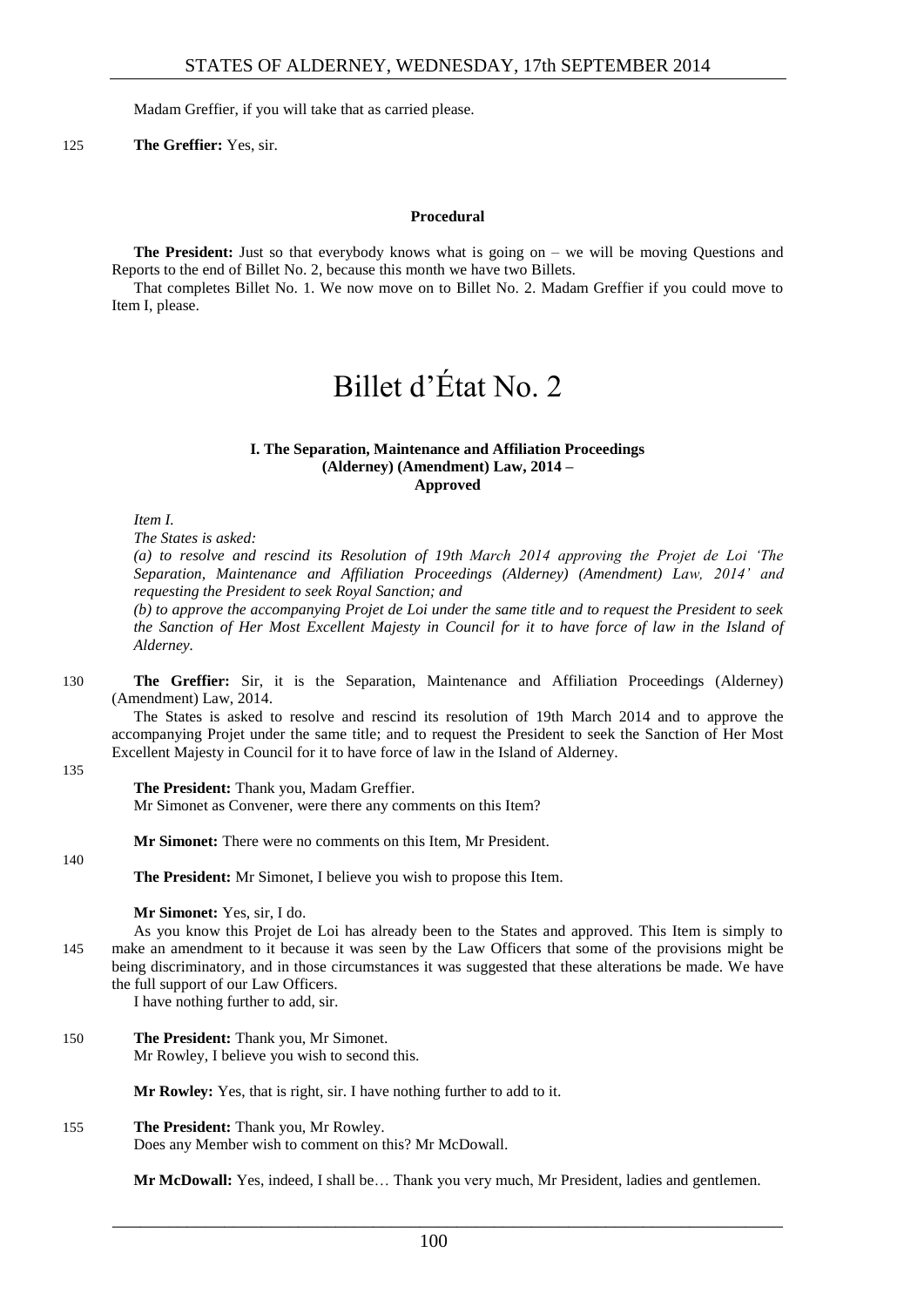I shall be supporting this, but I do think the Law Officers should have better things to do with their time 160 than deal with the philosophical minutiae of Human Rights Acts, personally.

But I shall be supporting it.

#### **The President:** Thank you, Mr McDowall.

Does any other Member wish to comment on this Item..? No. 165 In that case, Mr Simonet, do you wish to exercise your right to sum up?

**Mr Simonet:** No, I have nothing further to add, sir.

**The President:** Thank you, Mr Simonet.

170 In that case, as the one person who has spoken has spoken in support of this motion, Madam Greffier, please take that as carried.

**The Greffier:** Thank you.

#### **II. The Russian Federation (Restrictive Measures) (Alderney) Ordinance, 2014 – Approved**

<span id="page-6-0"></span>*Item II. The States is asked: to approve 'The Russian Federation (Restrictive Measures) (Alderney) Ordinance, 2014'* 

**The President:** We will move on to Item II, please.

175

185

**The Greffier:** That is the Russian Federation (Restrictive Measures) (Alderney) Ordinance, 2014 and the States is asked to approve that Ordinance.

**The President:** Thank you.

180 Mr Simonet as Convener, were there any comments on this Item?

**Mr Simonet:** No comments on this Item, sir.

**The President:** Mr McDowall, I believe you wish to propose this Item.

**Mr McDowall:** No, I don't.

**The President:** You don't wish to propose it?

190 **Mr McDowall:** No, I do not. *(Laughter)*

**The President:** Mrs Paris, you wish to propose it.

**Mrs Paris:** If that is alright, Mr President. *(Laughter)*

**The President:** Please, go ahead.

**Mrs Paris:** Mr President, ladies and gentlemen.

We are being asked to approve the implementation of further sanctions against Russia in the light of 200 their continued action to undermine Ukraine's independence.

We are a small Island and we are relatively remote from a lot of the troubles that are presently occurring in the rest of the world. We have our own concerns nearer to home and from day to day we have to accept that we live a very peaceful and safe lifestyle here. I think we are quite relaxed about that, and perhaps a little complacent – because within living memory, Alderney was invaded and our population evacuated and 205 dispersed. So surely we must have some fellow feeling for those who are suffering now because of the territorial ambitions of a larger and aggressive neighbouring country.

It may seem that we are too small to make a difference, but we are being asked to stand shoulder to shoulder with the other European democracies to show unanimously that we do not approve of Russian actions. How could we do otherwise?

\_\_\_\_\_\_\_\_\_\_\_\_\_\_\_\_\_\_\_\_\_\_\_\_\_\_\_\_\_\_\_\_\_\_\_\_\_\_\_\_\_\_\_\_\_\_\_\_\_\_\_\_\_\_\_\_\_\_\_\_\_\_\_\_\_\_\_\_\_\_\_\_

195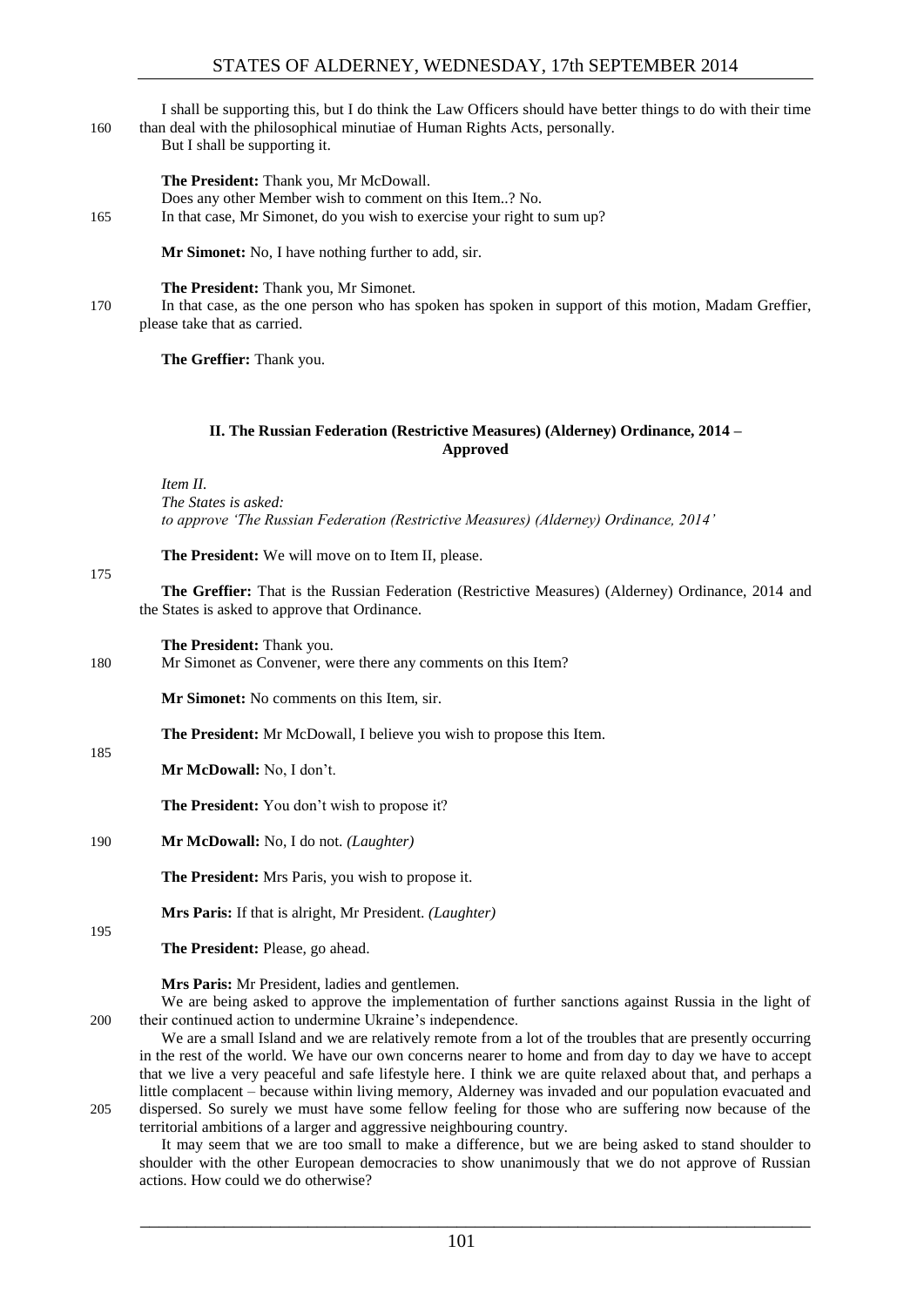- 210 To paraphrase John Donne: no island is an island. Never send to know for whom the bell tolls; it tolls for all of us.
	- Thank you.

**The President:** Thank you, Mrs Paris.

215 Mr Simonet, I believe you wish to second this Item.

**Mr Simonet:** I do, sir and I have no further comment.

**The President:** Does any other Member wish to comment on Item II on the second Billet? Mr 220 McDowell.

**Mr McDowell:** Yes, thank you very much, Mr President, ladies and gentlemen.

I am going to vote against all these sanctions but thankfully I shall only speak once.

These proposals – we are at the end of a food chain of foreign policy of the Western Hemisphere which 225 is vacillating, undecided and ineffective, at the moment. Sanctions historically have never got anywhere. Trading is the first way in which you establish good relationships. I do believe that this is no more than gesture politics, so I shall be voting against all the sanctions, but obviously shall not be speaking individually on each. Thank you.

230

#### **The President:** Thank you, Mr McDowall.

Does any other Member wishes to speak on this Item? Mr Harvey.

#### **Mr Harvey:** Thank you, sir.

- 235 I anticipated some debate on this issue knowing some of my colleagues' views on the matter. And the view that has previously been expressed is that this is all the EU's fault because they are trying to encourage Ukraine into their sphere of influence. That argument is bit like saying that the neighbour who plays his music too loud is the same as the one who burns houses down.
- I totally endorse the comments of my colleague, Mrs Paris. We do take our safety for granted and not 240 many thousand miles from here people are being killed and run over by tanks, and that is not a matter for levity or indulgence in food chain discussions.

One of the oft repeated comments is that sanctions are a waste of time, they do not work. Well they do. And I think the reaction of the president of Russia and some of his oligarchs is testament to the fact that they do hurt. The Russian economy is not a large one. It is suffering from the effects of sanctions. There is a

245 progressive tightening of sanctions as their totally unacceptable behaviour in international terms is repeated. Sanctions rebound on the person applying the sanctions – well yes, of course they do to an extent, but to rather a lesser extent than sending thousands of people, as we did 100 years ago, to try and deal with the matter in a more militaristic manner.

So I would say to those who say sanctions are a waste of time, what is the alternative? Wringing our 250 hands and complaining on the side-lines and doing nothing. I do not think that is acceptable.

I take also the point that we are very small jurisdiction, but we are part of an international chain of jurisdictions and we should play our part.

I therefore support the proposals.

#### 255 **The President:** Thank you very much, Mr Harvey. Does any other Member wish to speak on Item II? Mr Roberts.

**Mr Roberts:** At first when we had the meeting, I voted against these sanctions. I have since changed my mind, I think they will go through anyway and our endorsement is perhaps prudent.

260 I have had a lot of thought about it and I was totally against it, but I have changed my mind and I am going to vote for it.

#### **The President:** Thank you very much, Mr Roberts.

Does any other Member wish to speak on this Item? In that case, Madam Greffier, would you call the 265 vote, please.

*A vote was taken and the results were as follows:*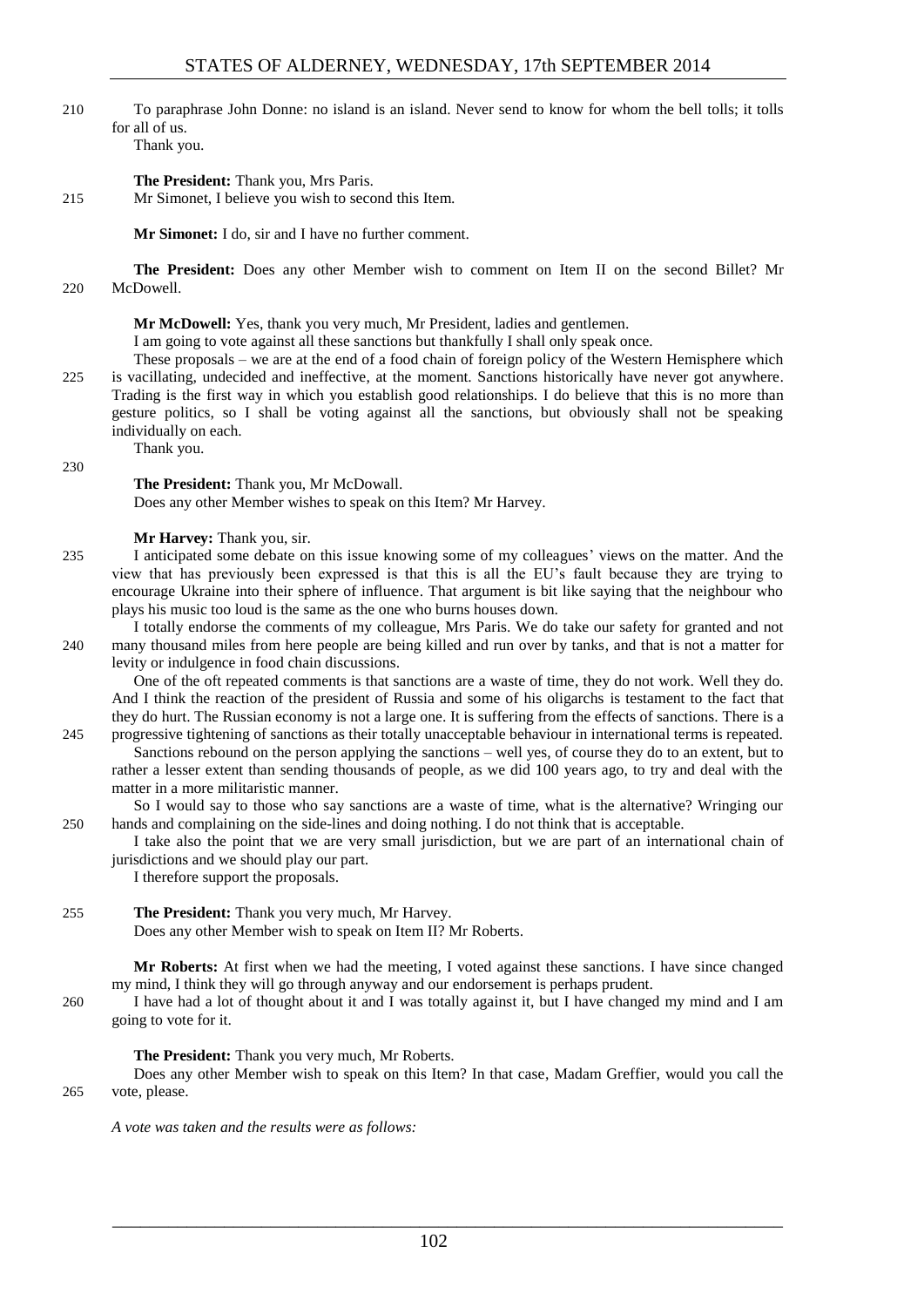**FOR** Mr Birmingham Mr Berry Mr Jean Mr Harvey Mr Simonet Mr Rowley Mr Roberts Mrs Paris

**AGAINST** Mr McDowall **ABSTAINED** None

#### <span id="page-8-0"></span>**IIIA. The Crimea and Sevastopol (Restrictive Measure) (Alderney) Ordinance, 2014 – Approved**

*Item IIIA The States is asked: to approve 'The Crimea and Sevastopol (Restrictive Measure) (Alderney) Ordinance, 2014'.*

**The President:** Madam Greffier, if we could move on to Item IIIA, please.

**The Greffier:** Sir, that is the Crimea and Sevastopol (Restrictive Measure) (Alderney) Ordinance, 2014. 270 The States is asked to approve that Ordinance.

**The President:** Thank you very much, Madam Greffier. Mr Simonet as Convener, were there any comments on this?

275 **Mr Simonet:** No comments on this Item, sir.

**The President:** Thank you very much, Mr Simonet. Mr Birmingham, I believe you wish to propose this.

**Mr Birmingham:** Yes, thank you, Mr President, lady and gentlemen. Round 2!

280 At the April States meeting, I spoke strongly in favour of sanctions against those involved in fermenting the unrest in eastern Ukraine, particularly the actions of the Russian Federation in its open complicity in the *de facto* annexation of the Crimea after a transparently rigged referendum by Russian separatists, clearly supported by Russian army units

- At that time I warned that Russia's actions could only lead to further civil unrest and confrontation with 285 the Ukrainian authorities in eastern Ukraine and since then hostilities have escalated. Whilst there has been increasing evidence of direct Russian military intervention in the Ukraine, leading most tragically to the shooting down of Malaysian flight MH17, which now appears to have been instigated by Russian forces only three days after a Ukrainian transport aircraft was shot down in similar circumstances.
- At its meeting on 20th and 21st March 2014, the EU Commission passed a resolution strongly 290 condemning the annexation of Crimea by the Russian Federation and its refusal to recognise that annexation. On 23rd June the Commission published a decision to implement the trade embargo on the Crimea which was formally adopted on 25th June 2014.

I believe it is the duty of the States to support these sanctions in order to make a clear stand against this illegal annexation of territory, which can only be described as Cold War politics writ large by a Russian 295 regime that believes its sphere of influence should still stretch halfway across Europe.

I remember a quote from the Oliver Stone film *Thirteen Days* about the Cuban missile crisis. An American general warns the president that, 'The big red dog is digging in our backyard.' Well, it might not be digging in our backyard, but he sure as hell is making a big mess in Ukraine's front yard – a mess that could spread to the Baltic republics and other areas with large Russian populations.

300 This expansionist policy has to be confronted because if it goes unchecked the consequences for the whole of Eastern Europe could be dire, perhaps even leading to scenes similar to the Yugoslav republic in the mid-1990s.

I urge the States to support this Ordinance and add its voice to the international chorus against these dangerous actions in eastern Ukraine.

305

**The President:** Thank you much, Mr Birmingham. Mr Simonet, I believe you wish to second this.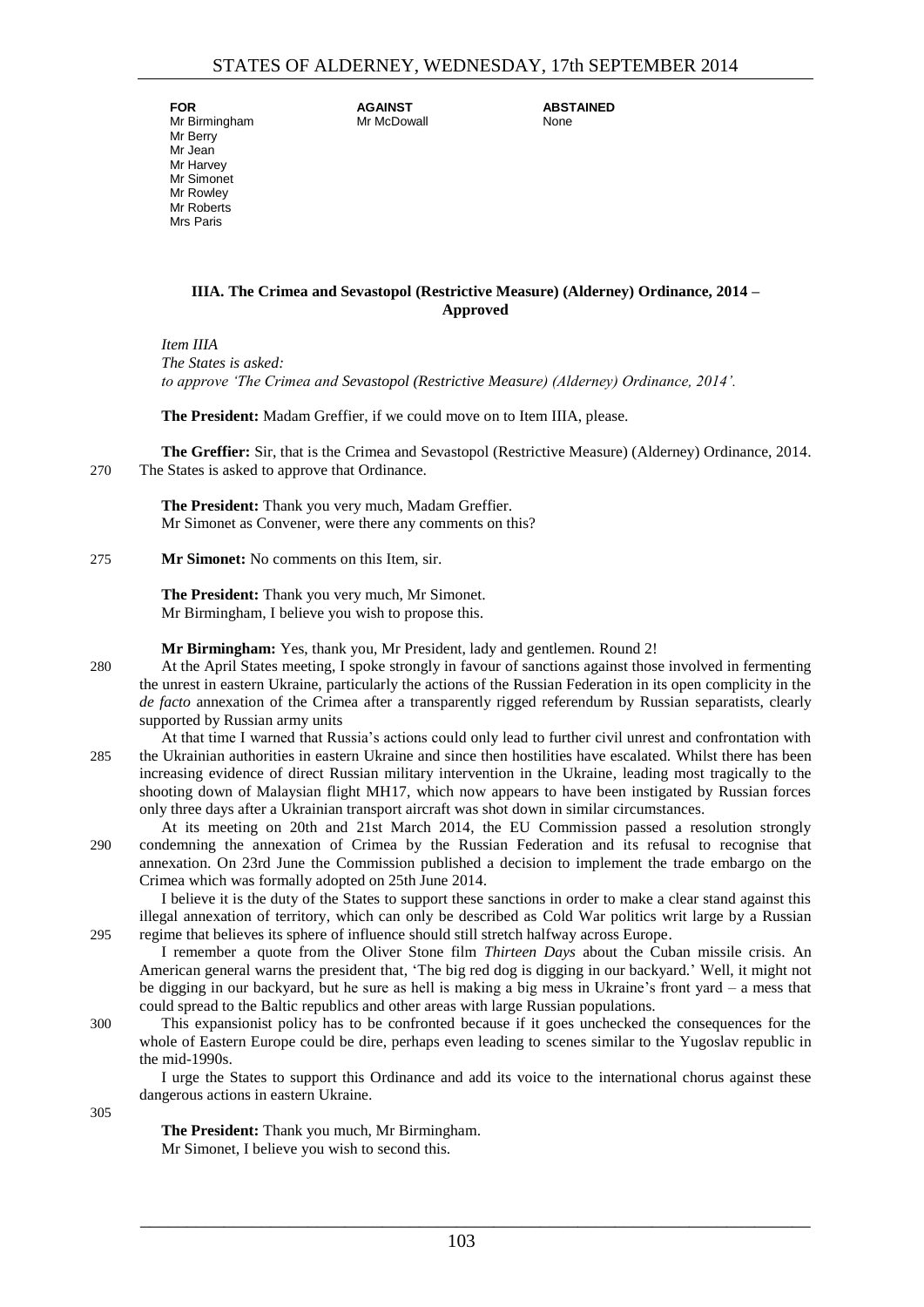**Mr Simonet:** Yes, I do sir. Nothing to add, except to say that I will be keeping my eye open for strange 310 people in Alderney with snow on their boots. *(Laughter)*

#### **The President:** Thank you very much, Mr Simonet.

Does any other Member wish to comment on this Item?

Madam Greffier, in view of the fact that we have somebody who has placed on record the fact they are 315 going to oppose this, would you please call the vote.

#### **The Greffier:** Sir.

*A vote was taken and the results were as follows:*

| <b>FOR</b>                      | <b>AGAINST</b> | <b>ABSTAINED</b> |
|---------------------------------|----------------|------------------|
| Mr Birmingham                   | Mr McDowall    | None             |
| Mr Berry                        |                |                  |
| Mr Jean                         |                |                  |
| Mr Harvey                       |                |                  |
| Mr Simonet                      |                |                  |
| Mr Rowley                       |                |                  |
| Mr Roberts                      |                |                  |
| Mrs Paris                       |                |                  |
|                                 |                |                  |
| <b>The Greffier:</b> Thank you. |                |                  |

<span id="page-9-0"></span>**IIIB. The Sudan (Restrictive Measures) (Alderney) Ordinance, 2014; The South Sudan (Restrictive Measures) (Alderney) Ordinance, 2014; and Repeal of The Sudan (Provision of Technical Assistance, etc.) (Alderney) Ordinance, 2004 – Approved**

#### *Item IIIB*

*The States is asked to approve: i. The Sudan (Restrictive Measures) (Alderney) Ordinance, 2014 ; and ii. The South Sudan (Restrictive Measures) (Alderney) Ordinance, 2014; and iii. that 'The Sudan (Provision of Technical Assistance, etc.) (Alderney) Ordinance, 2004' be repealed* 

#### 320 **The President:** Madam Greffier, if you could move to Item IIIB, please.

**The Greffier:** That is the Sudan (Restrictive Measures) (Alderney) Ordinance, 2014 and The South Sudan (Restrictive Measures) (Alderney) Ordinance, 2014. The States is asked to approve those Ordinances.

#### 325

**The President:** Thank you very much.

Mr Simonet as Convener, were there any comments on this Item?

**Mr Simonet:** There were no comments on this Item. Thank you.

**The President:** Thank you very much.

**The Greffier:** Sorry, sir, and also you are asked to approve that the Sudan (Provision of Technical Assistance, etc.) (Alderney) Ordinance should be repealed.

#### 335

330

**The President:** Thank you, very much.

Mr Simonet, were there any comments on that addition which the Greffier has just mentioned?

**Mr Simonet:** There were no comments.

#### 340

**The President:** Thank you very much, indeed. Mr Berry, I believe you wish to propose this.

**Mr Berry:** Thank you, sir.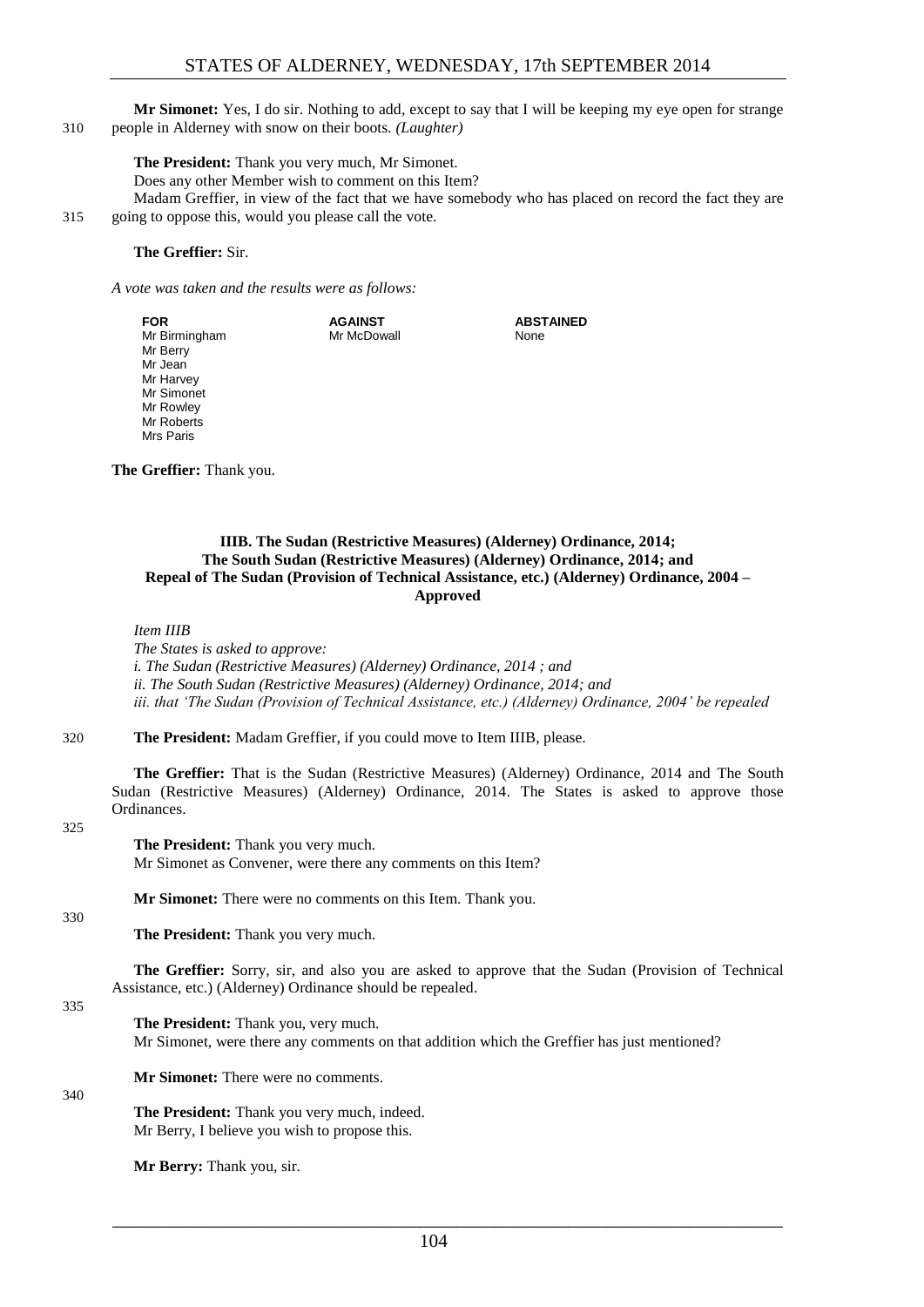345 In proposing this, I look at this Billet Item and I believe, sir, and I think our Members will see it as such, it is self-explanatory. I have nothing further to add, other than to commend it to the House.

**The President:** Thank you, Mr Berry.

Mr Simonet, I believe you wish to second this.

**Mr Simonet:** Yes, I am pleased to second, Mr President. I have no further comments on the Item.

**The President:** Does any other Member wish to speak on Item IIIB? Mr McDowell, I take it you are still opposed to this?

**Mr McDowell:** I am indeed, sir.

**The President:** Thank you very much. Madam Greffier, would you please call the vote.

#### 360 **The Greffier:** Sir.

*A vote was taken and the results were as follows:*

| FOR           | <b>AGAINST</b> | <b>ABSTAINED</b> |
|---------------|----------------|------------------|
| Mr Birmingham | Mr McDowall    | None             |
| Mr Berry      | Mr Roberts     |                  |
| Mr Jean       |                |                  |
| Mr Harvey     |                |                  |
| Mr Simonet    |                |                  |
| Mr Rowley     |                |                  |
| Mrs Paris     |                |                  |
|               |                |                  |
|               |                |                  |

**The Greffier:** That is carried, sir.

**The President:** Thank you very much indeed.

#### <span id="page-10-0"></span>**IV. The Afghanistan (Restrictive Measures) (Alderney) (Amendment) Ordinance, 2014 – Approved**

365

350

355

*Item IV. The States is asked: to approve 'The Afghanistan (Restrictive Measures) (Alderney) (Amendment) Ordinance, 2014'.*

**The President:** We will move to Item IV, please.

**The Greffier:** Item IV, sir, is the Afghanistan (Restrictive Measures) (Alderney) (Amendment) 370 Ordinance, 2014 and the States is asked to approve that Ordinance.

**The President:** Thank you, Madam Greffier. Mr Simonet as Convener, were there any comments on this Item?

#### 375 **Mr Simonet:** There were no comments, Mr President.

However one contributor made a general comment querying the cost to Alderney for legal work on all these various Ordinances. The Treasurer advised that Ordinances are prepared by the Law Officers in Guernsey at no charge to ourselves.

380 **The President:** Thank you very much, Mr Simonet. Mr Birmingham, I believe you wish to propose this.

**Mr Birmingham:** Yes, thank you, Mr President, lady and gentlemen.

At the September States meeting in 2011, this body approved the Afghanistan (Restrictive Measures) 385 (Alderney) Ordinance. This created a new sanctions regime targeted at the Afghan insurgency, including the Taliban. The resolution transferred the list of designated individuals and entities associated with the Taliban who were previously listed under the UN Al-Qaida and Taliban sanctions regime to the new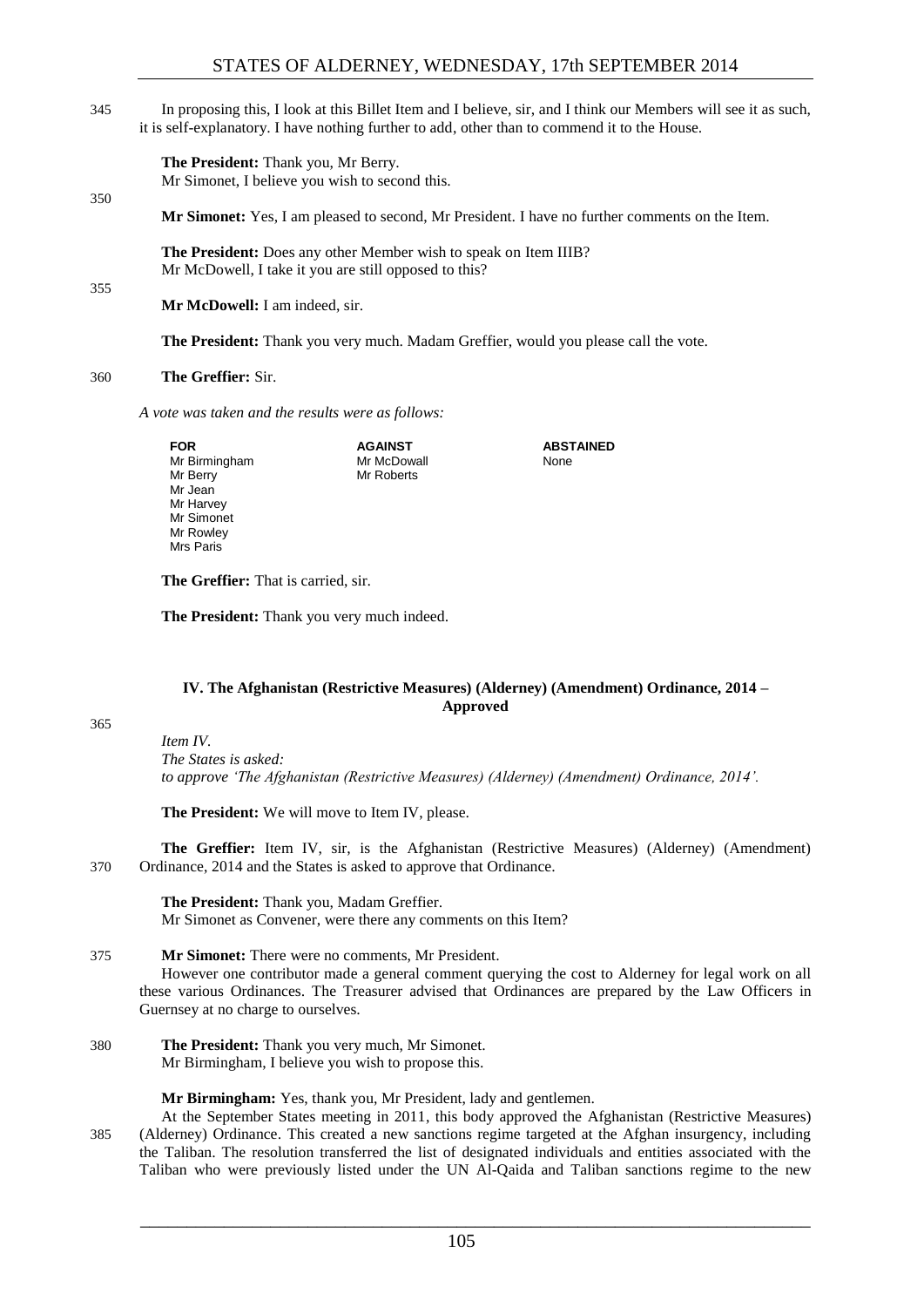Afghanistan regime, which was UN Security Council Resolution 1988. This imposed a travel ban, assets freeze and arms embargo against individuals and entities who the Security Council or Sanctions Committee 390 had decided presented a threat to the peace, security and stability of Afghanistan, including those that were associated with the Taliban.

However, it has been recognised that that Ordinance did not include a reporting requirement by financial services businesses to the authorities if they had reason to suspect that a breach of the sanctions regime had occurred. This amendment therefore addresses a perceived weakness identified within that original 395 Ordinance strengthening the legislation in relation to terrorist financing.

I commend it to the House.

**The President:** Thank you, Mr Birmingham.

Mr Simonet, I believe you wish to second this.

**Mr Simonet:** I am pleased to second this Item, Mr President and I have no further comments.

#### **The President:** Thank you very much.

Does any other Member wish to speak on this…? Mr Birmingham, do you wish to exercise your right? 405 Madam Greffier, in view of the comments made by Mr McDowell earlier, would you please put this to the vote.

> **ABSTAINED** None

**The Greffier:** Yes, sir.

410 *A vote was taken and the results were as follows:*

**FOR** Mr Birmingham Mr Berry Mr Jean Mr Harvey Mr Simonet Mr Rowley Mrs Paris **AGAINST** Mr McDowall Mr Roberts

**The Greffier:** Thank you.

415 **The President:** Thank you, Madam Greffier.

#### <span id="page-11-0"></span>**V. The Ukraine (Restrictive Measures) (Alderney) (Amendment) Ordinance, 2014; The Territorial Integrity etc. of Ukraine (Restrictive Measures) (Alderney) (Amendment) Ordinance, 2014; The Central African Republic (Restrictive Measures) (Alderney) (Amendment) Ordinance, 2014 –**

**Approved**

*Item V.*

*The States is asked to approve: i. The Ukraine (Restrictive Measures) (Alderney) (Amendment) Ordinance, 2014; ii. The Territorial Integrity etc. of Ukraine (Restrictive Measures) (Alderney) (Amendment) Ordinance, 2014; and iii. The Central African Republic (Restrictive Measures) (Alderney) (Amendment) Ordinance, 2014.* 

**The President:** We move to Item V, please.

**The Greffier:** Sir, Item V, the States is asked to approve the Ukraine (Restrictive Measures) (Alderney) 420 (Amendment) Ordinance, 2014; the Territorial Integrity etc. of Ukraine (Restrictive Measures) (Alderney) (Amendment) Ordinance, 2014; and the Central African Republic (Restrictive Measures) (Alderney) (Amendment) Ordinance, 2014.

**The President:** Thank you very much, Madam Greffier. 425 Mr Simonet as Convener, were there any comments on this Item?

\_\_\_\_\_\_\_\_\_\_\_\_\_\_\_\_\_\_\_\_\_\_\_\_\_\_\_\_\_\_\_\_\_\_\_\_\_\_\_\_\_\_\_\_\_\_\_\_\_\_\_\_\_\_\_\_\_\_\_\_\_\_\_\_\_\_\_\_\_\_\_\_

400